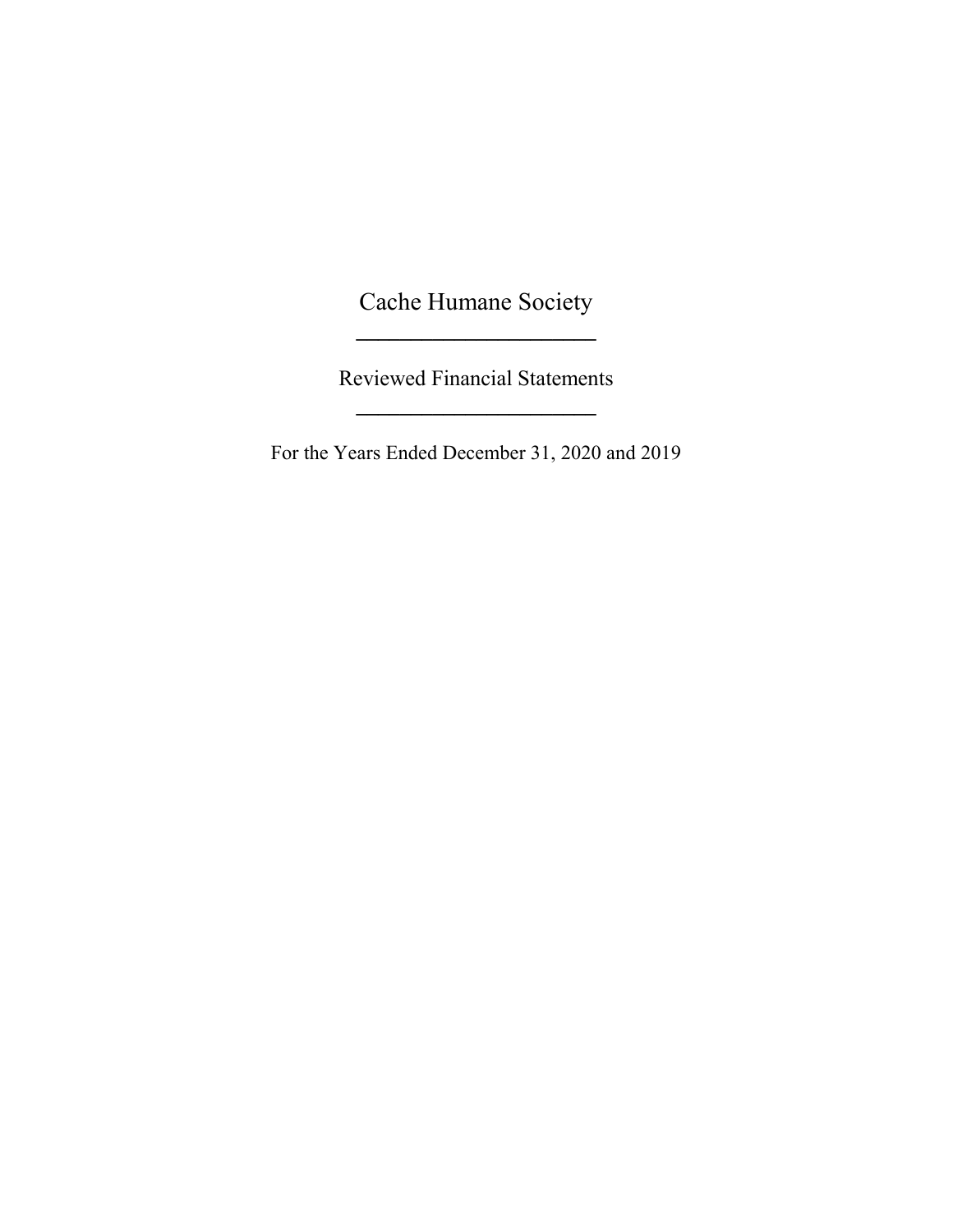# TABLE OF CONTENTS

|                                         | Page Number    |
|-----------------------------------------|----------------|
| Independent Auditor's Review Report     |                |
| <b>Financial Statements:</b>            |                |
| <b>Statement of Financial Position</b>  | 2              |
| <b>Statement of Activities</b>          | 3              |
| <b>Statement of Functional Expenses</b> | $\overline{4}$ |
| <b>Statement of Cash Flows</b>          | 5              |
| Notes to Financial Statements           | 6              |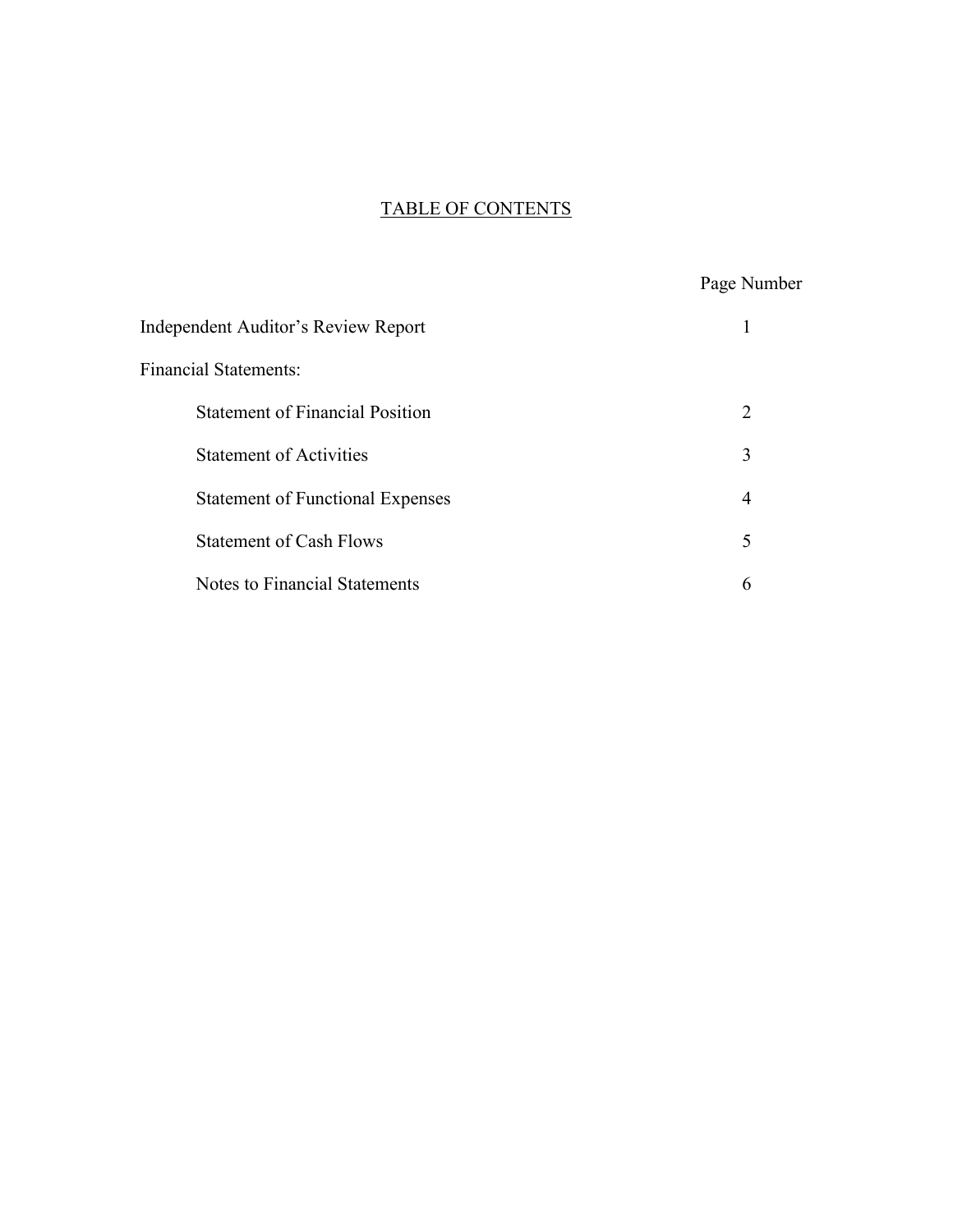#### **MATTHEW REGEN, CPA, PC**

Certified Public Accountant/Business Consultant P.O. Box 6393 • Logan, Utah 84341<br>Office (435) 752-4864 • Fax (435) 752-0329<br>Cell (435) 770-5403 • matt@regencpa.com

#### INDEPENDENT ACCOUNTANT'S REVIEW REPORT

To the Board of Trustees of Cache Humane Society Logan, UT

I have reviewed the accompanying financial statements of Cache Humane Society (a nonprofit organization), which comprise the statement of financial position as of December 31, 2020 and 2019, and the related statements of activities, functional expenses, and cash flows for the years then ended, and the related notes to the financial statements. A review includes primarily applying analytical procedures to management's financial data and making inquiries of company management. A review is substantially less in scope than an audit, the objective of which is the expression of an opinion regarding the financial statements as a whole. Accordingly, I do not express such an opinion.

#### **Management's Responsibility for the Financial Statements**

Management is responsible for the preparation and fair presentation of these financial statements in accordance with accounting principles generally accepted in the United States of America; this includes the design, implementation, and maintenance of internal control relevant to the preparation and fair presentation of financial statements that are free from material misstatement whether due to fraud or error.

#### **Accountant's Responsibility**

My responsibility is to conduct the review engagement in accordance with Statements on Standards for Accounting and Review Services promulgated by the Accounting and Review Services Committee of the AICPA. Those standards require me to perform procedures to obtain limited assurance as a basis for reporting whether I am aware of any material modifications that should be made to the financial statements for them to be in accordance with accounting principles generally accepted in the United States of America. I believe that the results of my procedures provide a reasonable basis for my conclusion.

#### **Accountant's Conclusion**

Based on my review, I am not aware of any material modifications that should be made to the accompanying financial statements in order for them to be in accordance with accounting principles generally accepted in the United States of America.

Matthew Regen, CPA, PC

Matte Regen CPA PC

October 6, 2021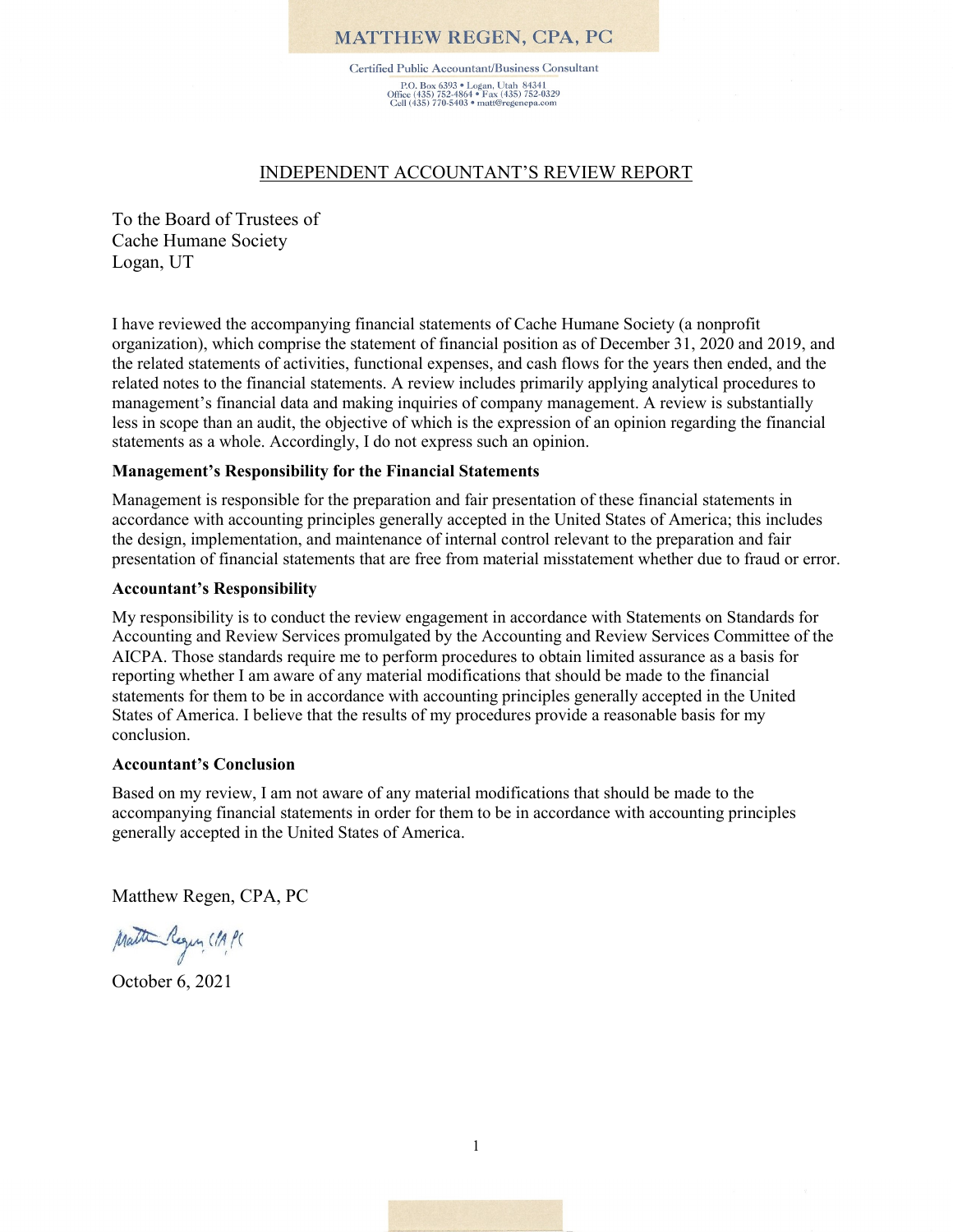#### CACHE HUMANE SOCIETY (A Nonprofit Corporation) STATEMENT OF FINANCIAL POSITION DECEMBER 31, 2020 AND 2019

| Assets                           |    | 2020      | 2019      |
|----------------------------------|----|-----------|-----------|
| Current assets:                  |    |           |           |
| Cash and cash equivalents        | \$ | 332,899   | 324,716   |
| Accounts receivable              |    | 1,779     | 11,231    |
| Total current assets             |    | 334,678   | 335,947   |
| Property and equipment, net      |    | 597,891   | 592,841   |
| Other assets                     |    |           |           |
| Restricted cash                  |    | 750,000   | 414,684   |
| Total assets                     | S  | 1,682,569 | 1,343,472 |
| Liabilities                      |    |           |           |
| Current liabilities:             |    |           |           |
| Accounts payable                 | \$ |           | 4,036     |
| PPP forgivable loan              |    | 78,101    |           |
| Accrued liabilities              |    | 6,434     | 679       |
| Total current liabilities        |    | 84,535    | 4,715     |
| <b>Total liabilities</b>         |    | 84,535    | 4,715     |
| <b>Net Assets</b>                |    |           |           |
| Without donor restrictions       |    | 1,507,551 | 1,226,573 |
| With donor restrictions          |    | 90,483    | 112,184   |
| Total net assets                 |    | 1,598,034 | 1,338,757 |
| Total liabilities and net assets | S  | 1,682,569 | 1,343,472 |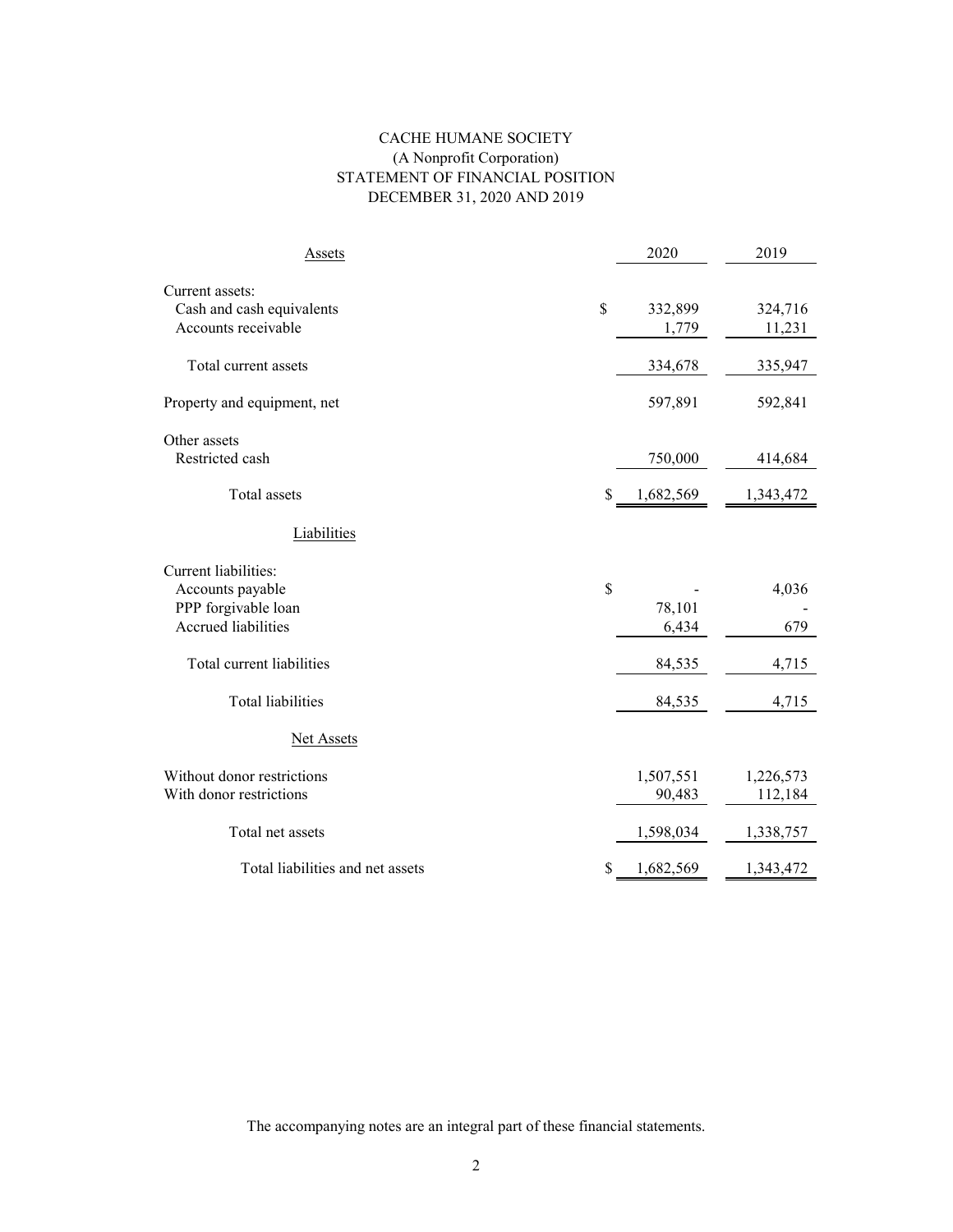#### FOR THE YEARS ENDED DECEMBER 31, 2020 AND 2019 CACHE HUMANE SOCIETY STATEMENT OF ACTIVITIES (A Nonprofit Corporation)

|                                              | Without donor restrictions |           | With donor restrictions |                          | Totals    |           |
|----------------------------------------------|----------------------------|-----------|-------------------------|--------------------------|-----------|-----------|
|                                              | 2020                       | 2019      | 2020                    | 2019                     | 2020      | 2019      |
| Support, revenue and reclassifications:      |                            |           |                         |                          |           |           |
| Contributions and sponsorships               | \$<br>535,265              | 503,174   | 148,050                 | 70,753                   | 683,315   | 573,927   |
| Program revenues                             | 111,288                    | 169,043   |                         |                          | 111,288   | 169,043   |
| Investment income                            | 9,059                      | 12,588    |                         |                          | 9,059     | 12,588    |
| Net assets released from restrictions:       |                            |           |                         |                          |           |           |
| Satisfaction of restrictions                 | 169,751                    | 90,269    | (169, 751)              | (90, 269)                |           |           |
| Total support, revenue and reclassifications | 825,363                    | 775,074   | (21,701)                | (19,516)                 | 803,662   | 755,558   |
| Expenses:                                    |                            |           |                         |                          |           |           |
| Program services                             | 485,020                    | 560,336   |                         |                          | 485,020   | 560,336   |
| General and administrative                   | 40,926                     | 50,749    |                         |                          | 40,926    | 50,749    |
| Fundraising                                  | 18,440                     | 23,751    |                         |                          | 18,440    | 23,751    |
| Total expenses                               | 544,385                    | 634,835   |                         | $\overline{\phantom{a}}$ | 544,385   | 634,835   |
| Change in net assets                         | 280,978                    | 140,239   | (21,701)                | (19,516)                 | 259,277   | 120,723   |
| Net assets - beginning of year               | 1,226,573                  | 1,086,334 | 112,184                 | 131,700                  | 1,338,757 | 1,218,034 |
| Net assets - end of year                     | \$<br>1,507,551            | 1,226,573 | 90,483                  | 112,184                  | 1,598,034 | 1,338,757 |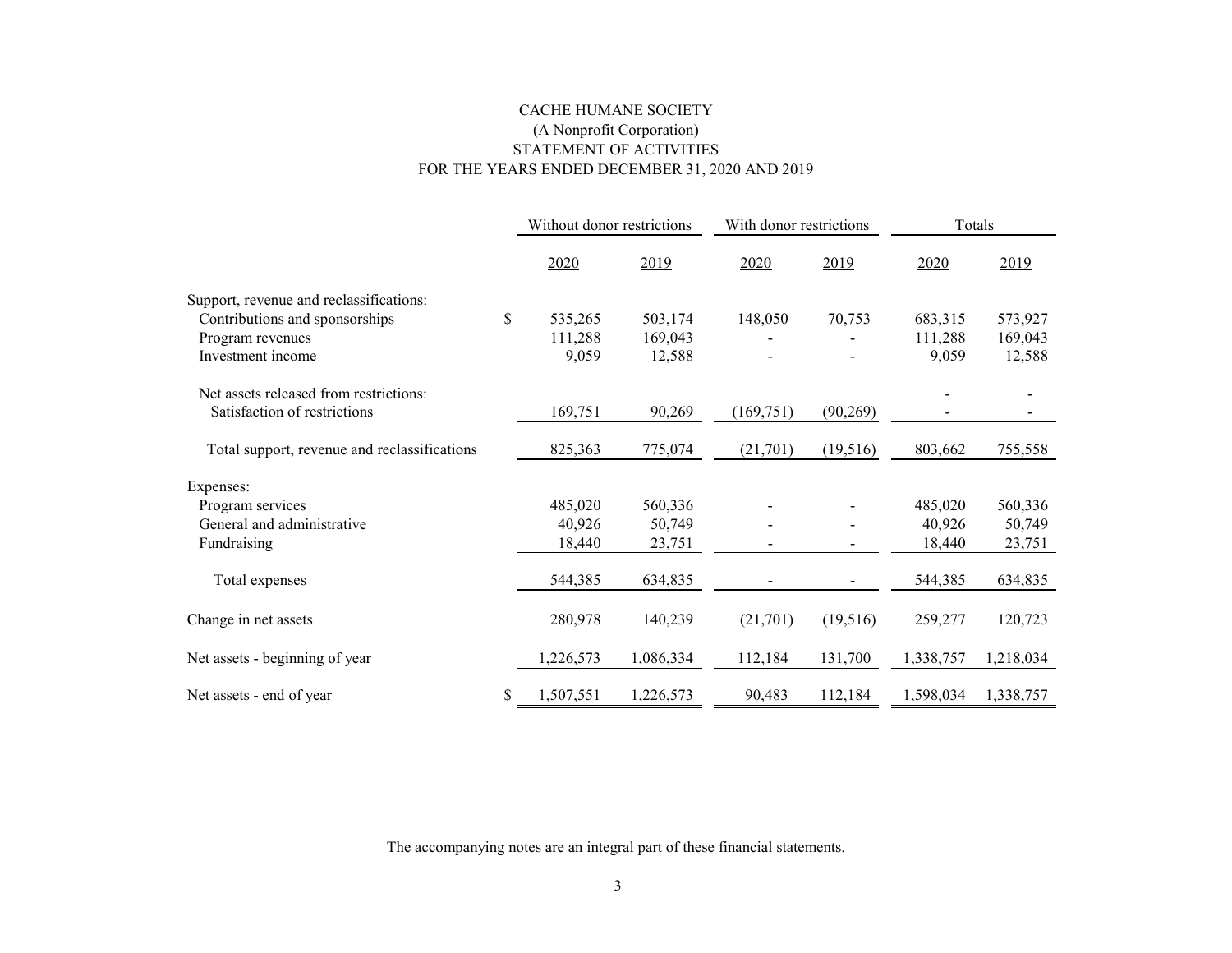#### CACHE HUMANE SOCIETY STATEMENT OF FUNCTIONAL EXPENSES FOR THE YEARS ENDED DECEMBER 31, 2020 AND 2019 (A Nonprofit Corporation)

|                                  | Program<br>Services |         | General and<br>Administrative |        | Fundraising |                          | Totals  |         |
|----------------------------------|---------------------|---------|-------------------------------|--------|-------------|--------------------------|---------|---------|
|                                  | 2020                | 2019    | 2020                          | 2019   | 2020        | 2019                     | 2020    | 2019    |
| Expenses:                        |                     |         |                               |        |             |                          |         |         |
| Payroll:                         |                     |         |                               |        |             |                          |         |         |
| \$<br>Salaries and wages         | 228,014             | 285,347 | 29,859                        | 37,367 | 13,572      | 16,985                   | 271,445 | 339,699 |
| Payroll taxes                    | 18,426              | 23,363  | 2,879                         | 3,651  | 1,727       | 2,190                    | 23,032  | 29,204  |
| Total payroll expenses           | 246,439             | 308,710 | 32,738                        | 41,017 | 15,300      | 19,175                   | 294,477 | 368,903 |
| Other expenses:                  |                     |         |                               |        |             |                          |         |         |
| Shelter supplies                 | 83,358              | 69,181  | 4,387                         | 3,641  |             | $\overline{\phantom{a}}$ | 87,745  | 72,822  |
| Veterinary expenses              | 45,286              | 55,582  |                               |        |             |                          | 45,286  | 55,582  |
| Depreciation and amortization    | 27,208              | 25,969  | 868                           | 829    | 868         | 829                      | 28,945  | 27,627  |
| Repairs and maintenance          | 22,332              | 14,882  | 713                           | 475    | 713         | 475                      | 23,757  | 15,832  |
| Education and volunteer expenses | 23,037              | 18,905  |                               |        | Ξ.          |                          | 23,037  | 18,905  |
| Office expense                   | 12,511              | 27,482  | 1,472                         | 3,233  | 736         | 1,617                    | 14,719  | 32,332  |
| <b>Utilities</b>                 | 12,984              | 14,809  | 414                           | 473    | 414         | 473                      | 13,813  | 15,754  |
| Insurance                        | 10,340              | 8,754   | 330                           | 279    | 330         | 279                      | 11,000  | 9,313   |
| Dues and subscriptions           | 787                 | 670     | $\blacksquare$                |        |             |                          | 787     | 670     |
| Advertising                      | 682                 | 919     | $\blacksquare$                |        | 76          | 102                      | 758     | 1,021   |
| Training and licensing           | 55                  | 14,420  | 3                             | 801    | 3           | 801                      | 61      | 16,022  |
| Travel                           |                     | 52      |                               |        |             |                          |         | 52      |
| Total other expenses             | 238,580             | 251,625 | 8,188                         | 9,731  | 3,140       | 4,576                    | 249,908 | 265,932 |
| \$<br>Total expenses             | 485,020             | 560,336 | 40,926                        | 50,749 | 18,440      | 23,751                   | 544,385 | 634,835 |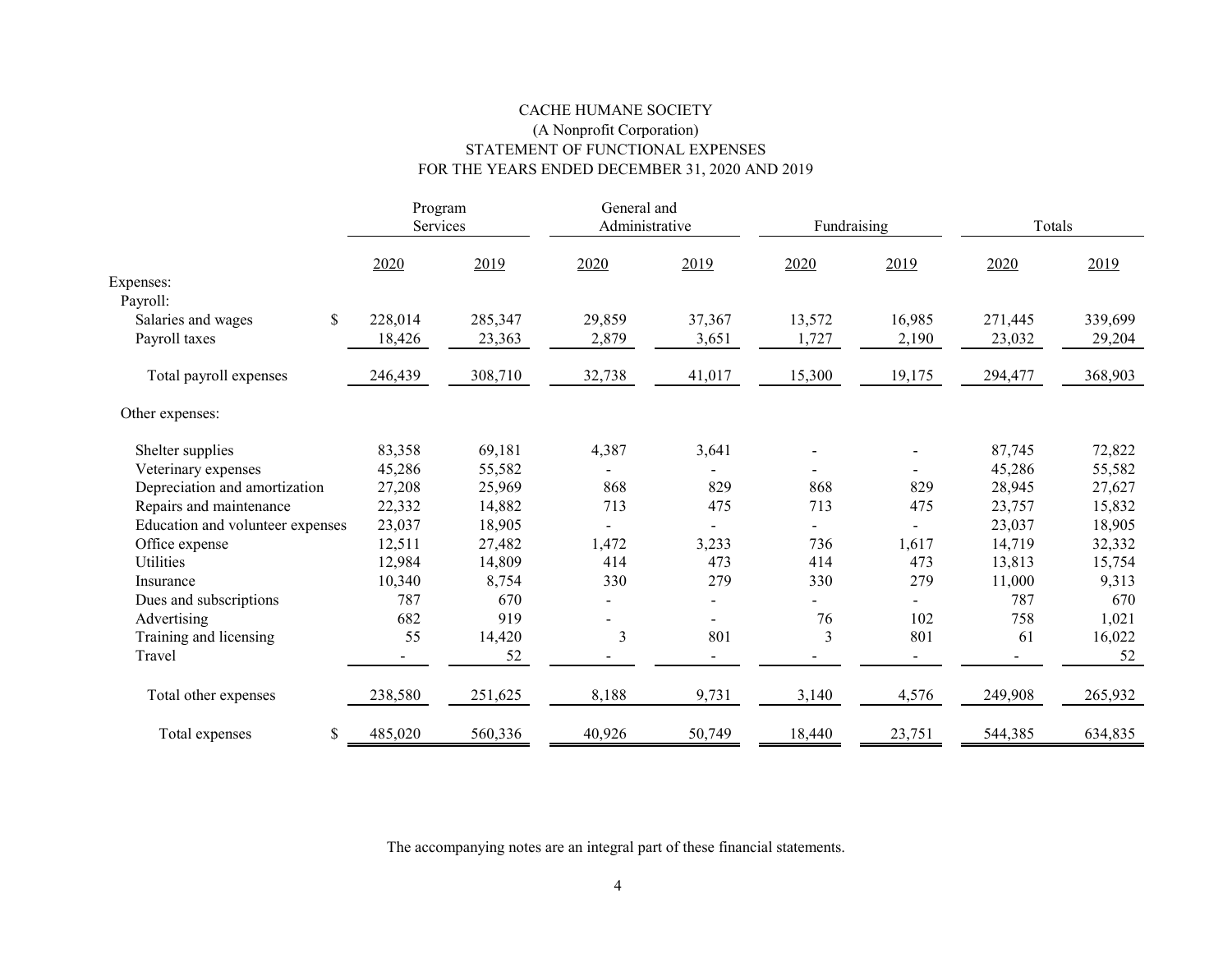#### CACHE HUMANE SOCIETY (A Nonprofit Corporation) STATEMENT OF CASH FLOWS FOR THE YEARS ENDED DECEMBER 31, 2020 AND 2019

|                                                           | 2020            | 2019     |
|-----------------------------------------------------------|-----------------|----------|
| Cash flows from operating activities:                     |                 |          |
| Change in net assets                                      | \$<br>259,277   | 120,723  |
| Adjustments to reconcile change in net assets to net cash |                 |          |
| provided by operating activities:                         |                 |          |
| Depreciation and amortization                             | 28,945          | 27,627   |
| Decrease (increase) accounts receivable                   | 9,452           | (7, 367) |
| Decrease in accounts payable                              | (4,036)         | (3,723)  |
| Increase in accrued liabilities                           | 83,856          | 398      |
| Net cash provided by operating activities                 | 377,494         | 137,658  |
| Cash flows from investing activities:                     |                 |          |
| Purchase of property and equipment                        | (33,995)        | (6,816)  |
| Net cash used in investing activities                     | (33,995)        | (6, 816) |
| Cash flows from financing activities:                     |                 |          |
| Payments on long-term debt                                |                 |          |
| Net cash used in financing activities                     |                 |          |
| Net increase in cash and cash equivalents                 | 343,499         | 130,842  |
| Cash and cash equivalents at beginning of year            | 739,400         | 608,558  |
| Cash and cash equivalents at end of year                  | \$<br>1,082,899 | 739,400  |
| Supplemental cash flow information:                       |                 |          |
| As reported on statement of financial condition:          |                 |          |
| Cash and cash equivalents                                 | \$<br>332,899   | 324,716  |
| Restricted cash                                           | 750,000         | 414,684  |
| Total                                                     | \$<br>1,082,899 | 739,400  |
|                                                           |                 |          |
| Interest paid                                             | \$              |          |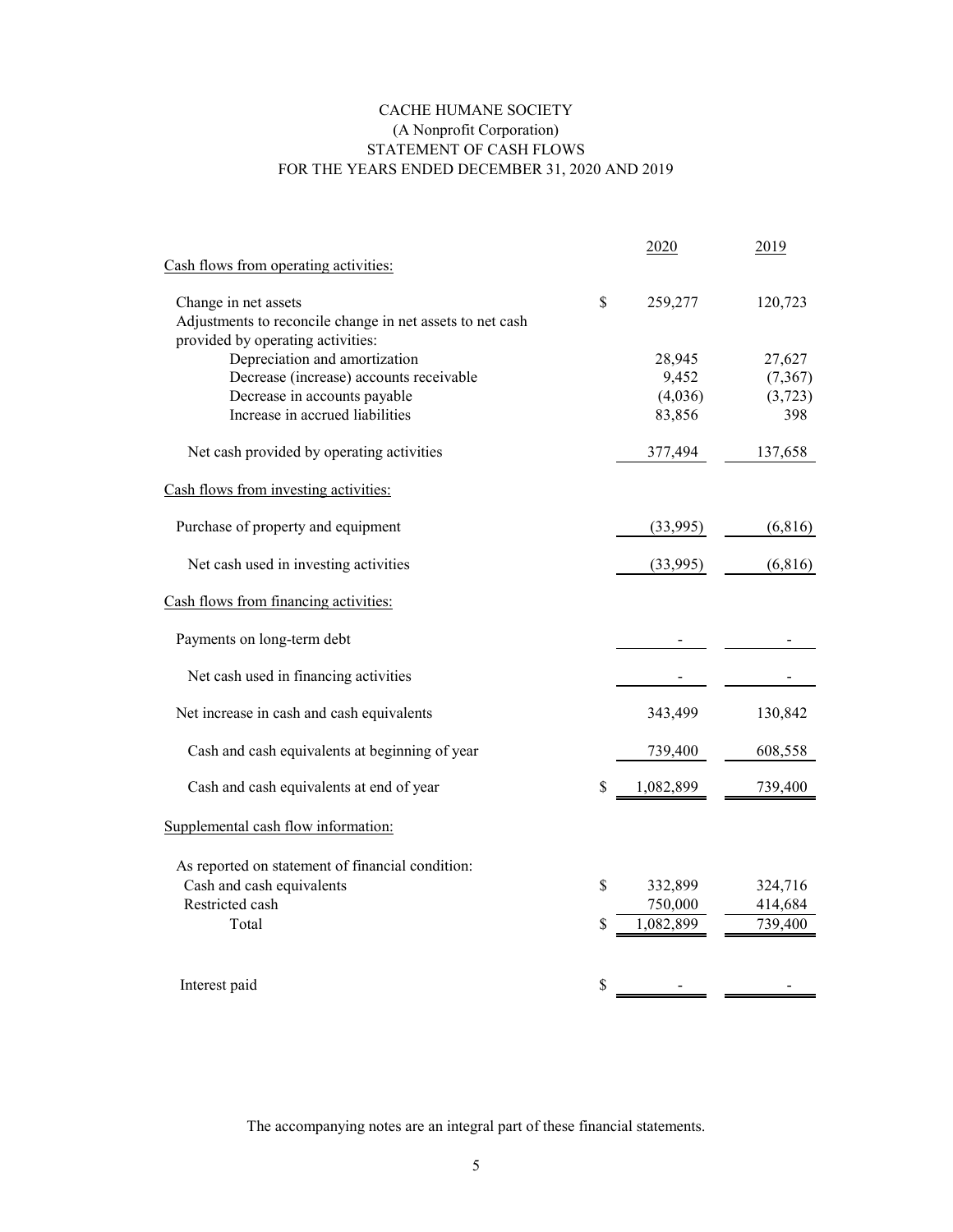# CACHE HUMANE SOCIETY (A nonprofit corporation) NOTES TO FINANCIAL STATEMENTS DECEMBER 31, 2020 AND 2019

### Note 1 – Summary of Significant Accounting Policies

### *Nature of Organization*

Cache Humane Society (the Organization) is a non-profit corporation located in Logan, Utah, that serves as an animal shelter for most of Cache Valley, Utah, including Logan, North Logan, Providence, and surrounding areas. Services include affordable vaccinations, spays and neuters, animal adoptions, and community education. The Organization operates through support received from the federal and state governments, individuals, corporations, other societies, and program fees.

### *Basis of Presentation*

Financial statement preparation follows the recommendations of the Financial Accounting Standards Board in its Statement of Financial Accounting Standards (SFAS) No. 117, *Financial Statements of Not-for-Profit Foundations*. Under SFAS No. 117, the Organization is required to report information regarding its financial position and activities according to three classes of net assets: unrestricted net assets, temporarily restricted net assets, and permanently restricted net assets.

# *Basis of Accounting*

The accompanying financial statements have been prepared on the accrual basis of accounting in accordance with generally accepted accounting principles.

#### *Property and Equipment*

Property and equipment are carried at cost or, if donated, at the approximate fair value at the date of donation. Depreciation is computed on the straight-line and accelerated methods over the following estimated useful lives:

| <b>Buildings</b>                    | 10 to 39 Years |
|-------------------------------------|----------------|
| Real property and land improvements | 7 to 25 Years  |
| Equipment and Vehicles              | 5 to 15 Years  |

Property and equipment whose value exceeds \$2,500 is capitalized. All other property and equipment is expensed when purchased. The costs of normal maintenance and repairs that do not add to the value of the asset or materially extend assets lives are not capitalized.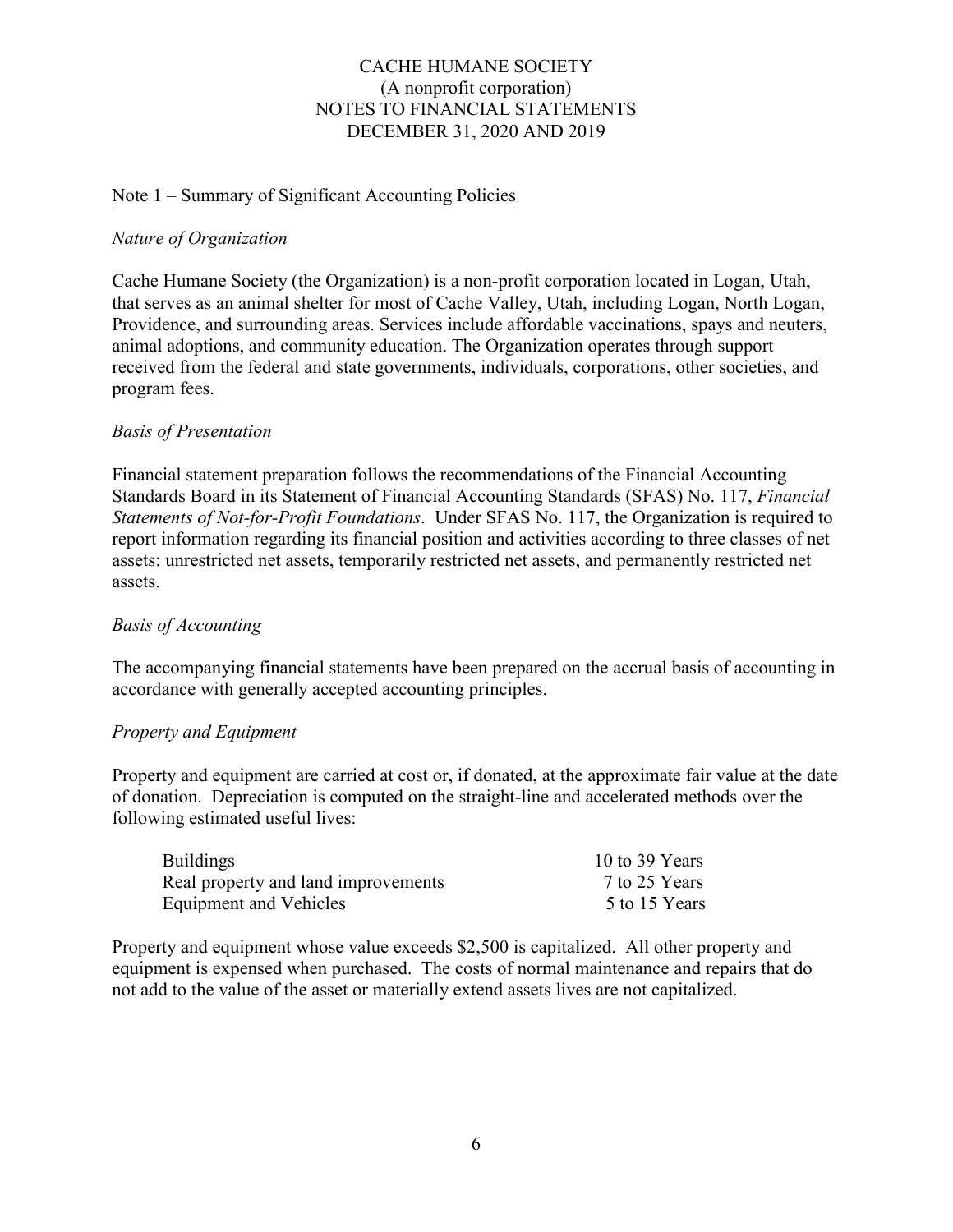# CACHE HUMANE SOCIETY (A nonprofit corporation) NOTES TO FINANCIAL STATEMENTS DECEMBER 31, 2020 AND 2019

# Note 1 – Summary of Significant Accounting Policies (continued)

Property and equipment consist of the following at December 31:

|                                | 2020       | 2019      |
|--------------------------------|------------|-----------|
| Buildings & land improvements  | 644,305    | 614,210   |
| Equipment                      | 39,239     | 35,339    |
| Vehicles                       | 24,267     | 24,267    |
|                                | 707,811    | 673,816   |
| Less: accumulated depreciation | (109, 920) | (80, 975) |
|                                |            |           |
|                                | 597,891    | 592,841   |

#### *Contributions*

All contributions are considered to be available for unrestricted use unless specifically restricted by the donor. Amounts received that are designed for future periods or restricted by the donor for specific purposes are reported as with donor restrictions.

#### *Use of Estimates*

The preparation of financial statements in conformity with generally accepted accounting principles requires management to make estimates and assumptions that affect certain reported amounts and disclosures. Accordingly, actual results could differ from those estimates.

#### *Cash and Cash Equivalents*

Cash and cash equivalents include all monies in banks and highly liquid investments. The carrying value of cash and cash equivalents approximates fair value because of the short maturities and liquidity of those financial instruments.

#### *Restricted Cash*

The Organization has placed internal restrictions on the use of their excess cash. This restricted cash is intended to be invested and the principal retained, similar to an endowment. Investment earnings on this cash will be used for long-term capital expansion.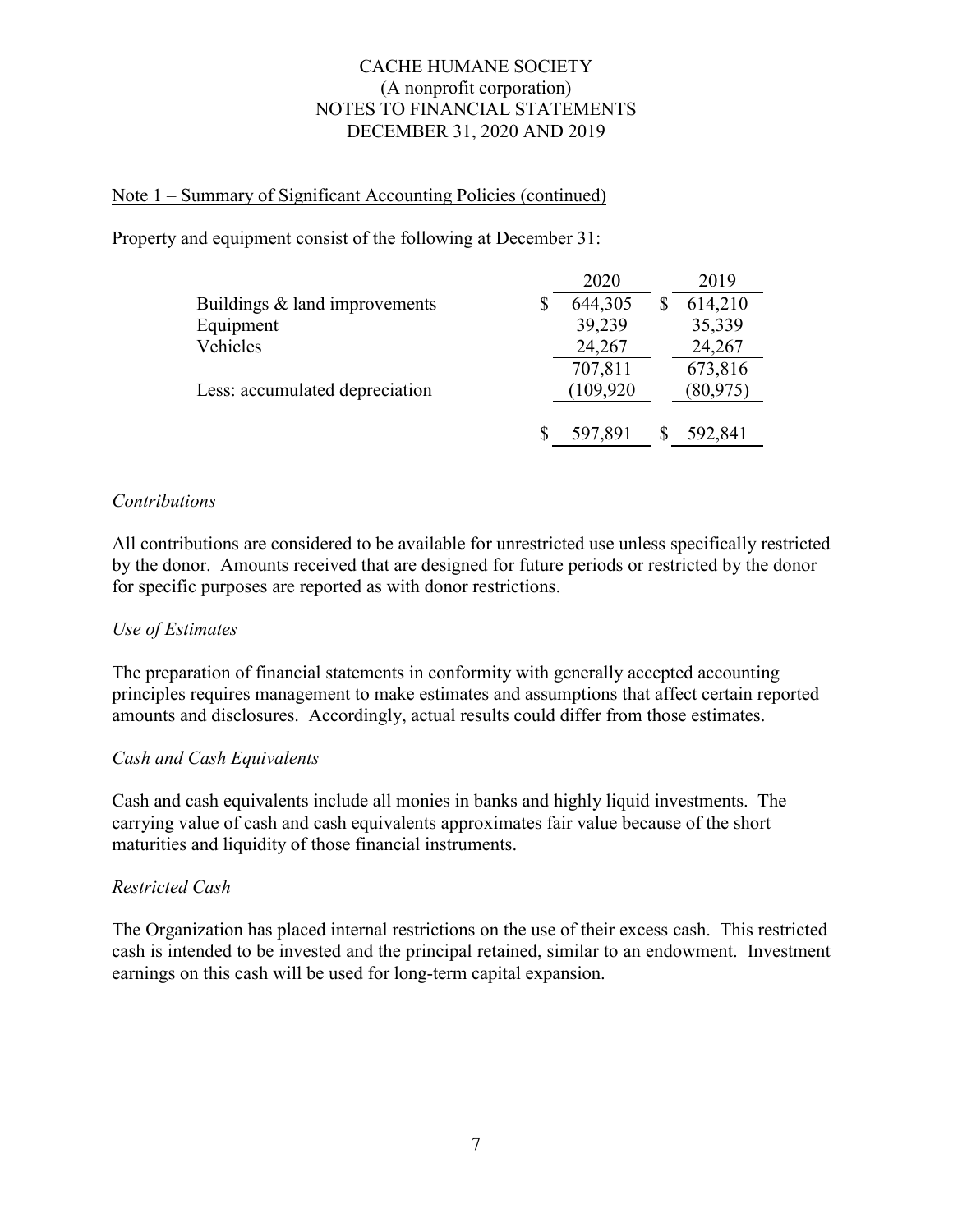# CACHE HUMANE SOCIETY (A nonprofit corporation) NOTES TO FINANCIAL STATEMENTS DECEMBER 31, 2020 AND 2019

# Note 1 – Summary of Significant Accounting Policies (continued)

#### *Income Taxes*

The Organization is exempt from federal and state income taxes under section  $501(c)(3)$  of the Internal Revenue Code and, therefore, has made no provision for federal or state income taxes in the accompanying financial statements.

#### *Advertising*

The Organization capitalizes advertising costs for specific programs. Costs are expensed when the related program is presented. Advertising expense for the years ended 2020 and 2019 were \$758 and \$1,021, respectively.

#### *Subsequent Events*

The Organization has evaluated all subsequent events through October 6, 2021, the date the financial statements were available to be issued.

#### Note 2 – Donated Services and Materials

The Organization receives a significant amount of donated services from unpaid volunteers who assist in programs and special projects. No amounts have been recognized in the statement of activities because the criteria for recognition of such volunteer effort under SFAS No. 116 have not been satisfied.

Advertising expenses and program supplies were donated to the Organization by various local businesses and are included in contributions and expenses in the statement of activities. The Organization has estimated the approximate fair value of the advertising expenses and program supplies to be \$15,322 and \$8,407 for the years 2020 and 2019, respectively.

#### Note 3 – Concentration of Credit Risk

The Organization maintains bank accounts at different financial institutions. Accounts at each institution are insured by the Federal Deposit Insurance Corporation (FDIC) up to \$250,000. The uninsured portion of the Organization's bank balances was \$671,224 on December 31, 2020. The Organization has not experienced any losses in such accounts and believes it is not exposed to any significant credit risk to cash.